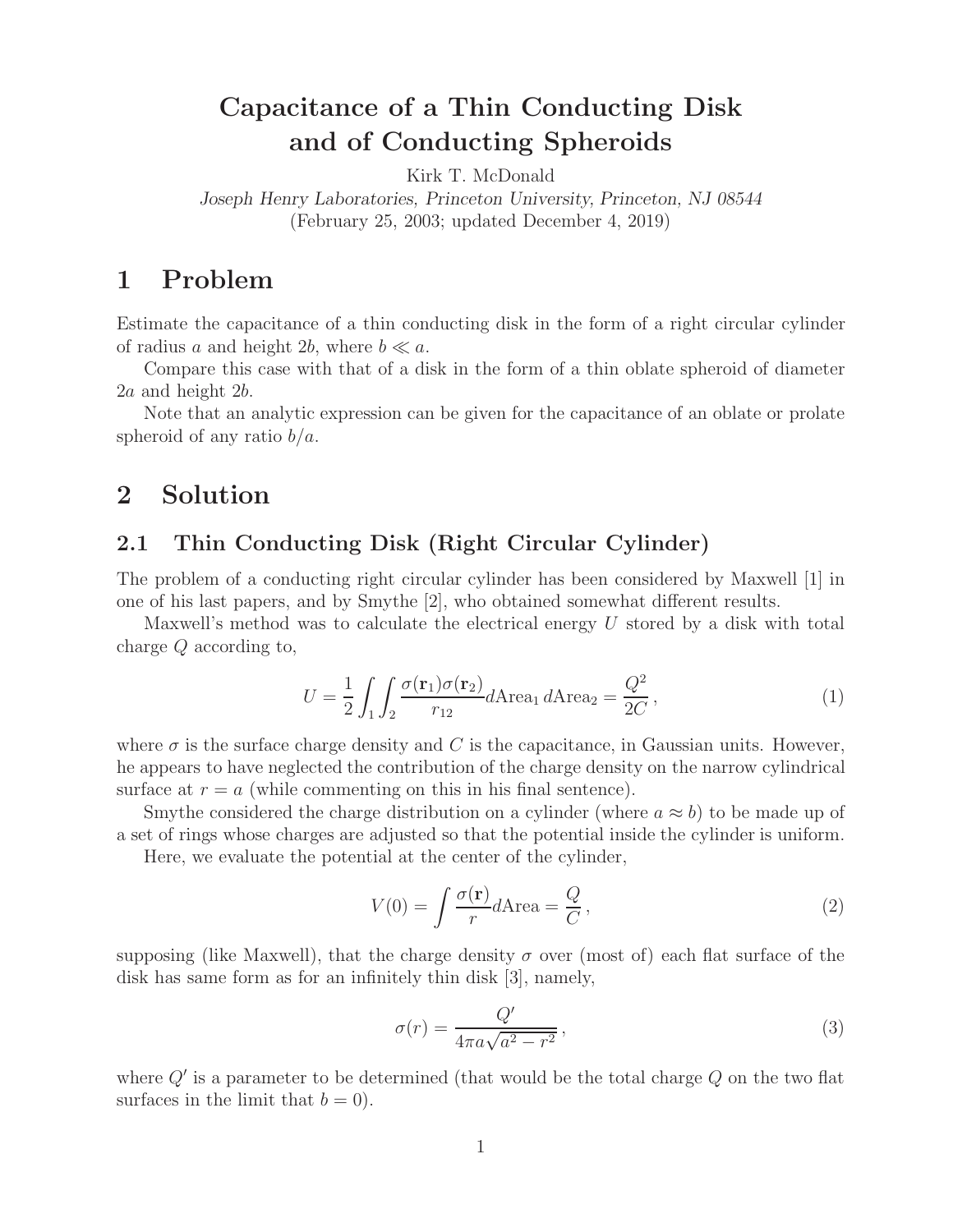If we let s measure the distance radially inward from the circumference of the disk, then the charge density (3) varies as  $1/\sqrt{s}$  for small s. However, the charge density near the edge of a conductor whose surfaces intersect at an exterior angle of  $3\pi/2$ , as in the present problem, is known to vary as  $1/\sqrt[3]{s}$ , for s measured normal to the edge along either surface  $|4|$ .

Our approximation is to suppose that the surface charge density obeys,

$$
\sigma_s = \frac{K}{\sqrt[3]{s}} \qquad (s \le b)
$$
\n<sup>(4)</sup>

for distance  $s < b$  on both the flat and cylindrical surfaces of the disk, and that it obeys eq. (3) for  $s > b$ , *i.e.*, for  $r < a - b$ . Continuity of the charge density at  $r = a - b$  requires that,

$$
\frac{K}{\sqrt[3]{b}} = \frac{Q'}{4\pi a\sqrt{a^2 - (a-b)^2}} \approx \frac{Q'}{4\pi a\sqrt{2ab}}.\tag{5}
$$

Hence,

$$
K = \frac{Q'}{4\pi a\sqrt{2a}\,b^{1/6}}\,. \tag{6}
$$

In this approximation, the total charge on the disk for  $s < b$  (on both its cylindrical and flat surfaces) is,

$$
Q_1 = 4 \int_0^b \frac{K}{\sqrt[3]{s}} 2\pi a \, ds = 12\pi a b^{2/3} K = 3 \sqrt{\frac{b}{2a}} Q' = \frac{3}{2} \sqrt{\frac{2b}{a}} Q'. \tag{7}
$$

The amount of charge on the cylindrical surface of the disk is not of order  $b/a$ , but of order of the much larger quantity  $\sqrt{b/a}$ . Neglect of this charge result in the correction to the capacitance being of the wrong order of smallness in  $b/a$ , as seen below.

The total charge on both of the flat surfaces of the disk for  $r < a - b$  is,

$$
Q_2 = 2 \int_0^{a-b} \frac{Q'}{4\pi a \sqrt{a^2 - r^2}} 2\pi r \, dr = Q' \left( 1 - \frac{\sqrt{a^2 - (a-b)^2}}{a} \right) \approx Q' \left( 1 - \sqrt{\frac{2b}{a}} \right). \tag{8}
$$

Of course,  $Q_1 + Q_2 = Q$ , so that,

$$
Q' \approx Q \left( 1 - \frac{1}{2} \sqrt{\frac{2b}{a}} \right) = Q \left( 1 - \sqrt{\frac{b}{2a}} \right). \tag{9}
$$

As expected,  $Q' \rightarrow Q$  as b goes to zero.<sup>1</sup>

Finally, we evaulate the potential  $V$  at the center of the disk. The contribution to the potential due to the charge with  $s < b$  near the edge of the disk is, to the first approximation,

$$
V_1 \approx \frac{Q_1}{a} \approx 3\sqrt{\frac{b}{2a}} \frac{Q}{a} \,. \tag{10}
$$

<sup>1</sup>The charge on each flat surface is  $Q_1/4 + Q_2/2 \approx (Q/2) (1 - (5/8)\sqrt{2b/a}) > Q'/2$ .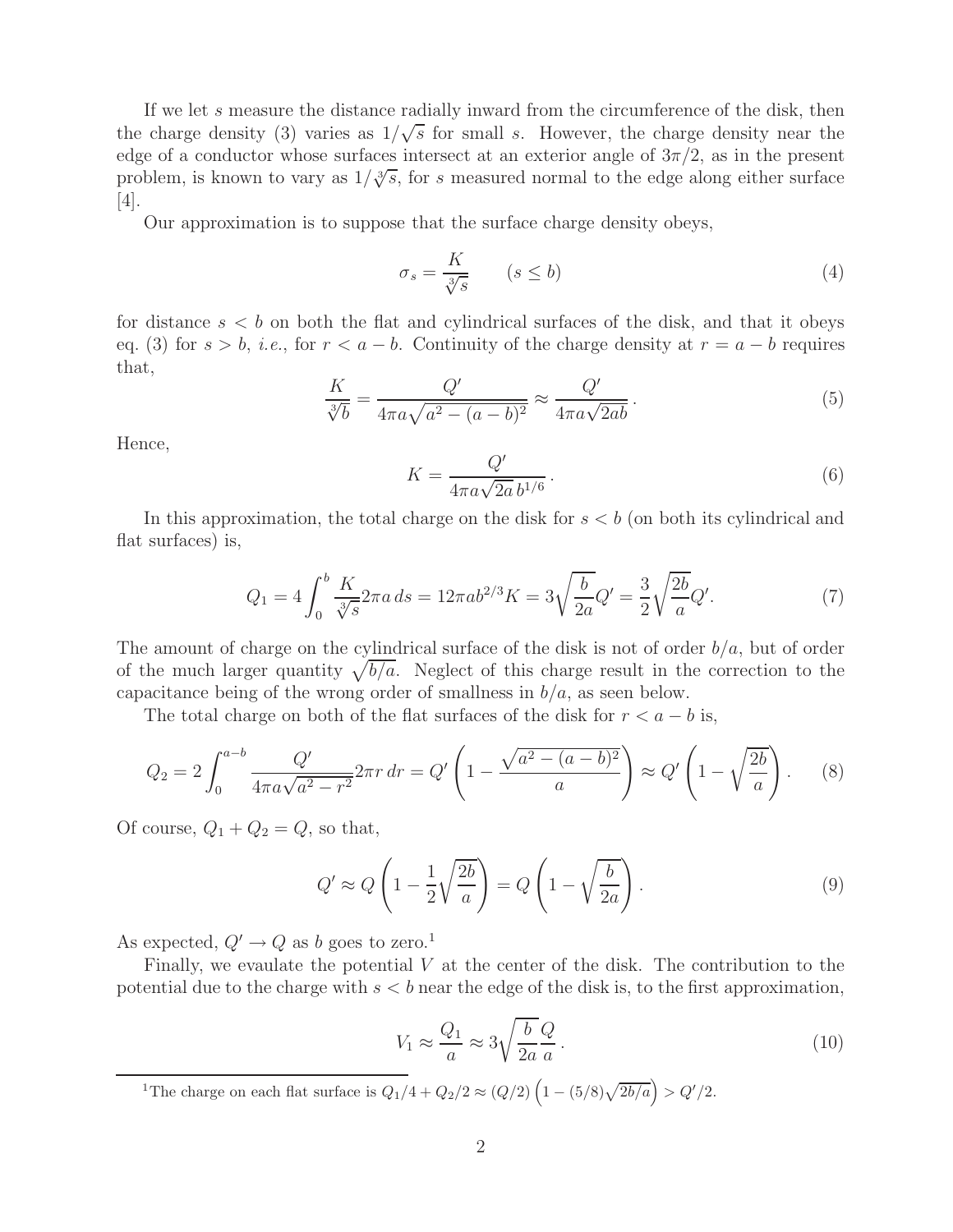The potential at the origin due to the charge at  $r < a - b$  is, using Dwight 380.001 and the fact that  $\sin^{-1}(1-\epsilon) \approx \pi/2 - \sqrt{2\epsilon}$ ,

$$
V_2 \approx 2 \int_0^{a-b} \frac{Q'}{4\pi a \sqrt{a^2 - r^2}} \frac{2\pi r dr}{\sqrt{r^2 + b^2}} = \frac{Q'}{2a} \int_0^{(a-b)^2} \frac{dr^2}{\sqrt{-r^4 + (a^2 - b^2)r^2 + a^2b^2}}
$$
  
=  $-\frac{Q'}{2a} \sin^{-1} \frac{a^2 - b^2 - 2r^2}{a^2 + b^2} \Big|_0^{a-b} \approx \frac{Q'}{2a} \left[ \frac{\pi}{2} + \sin^{-1} \left( 1 - \frac{4b}{a} \right) \right]$   
 $\approx \frac{Q}{2a} \left( 1 - \sqrt{\frac{b}{2a}} \right) \left( \pi - 4\sqrt{\frac{b}{2a}} \right) \approx \frac{\pi Q}{2a} - \frac{Q}{2a} (4 + \pi) \sqrt{\frac{b}{2a}}.$  (11)

The total potential at the origin, and hence the potential of the conductor, is,

$$
V = V_1 + V_2 \approx \frac{\pi Q}{2a} - \frac{Q}{2a} (\pi - 2) \sqrt{\frac{b}{2a}} = \frac{\pi Q}{2a} \left( 1 - \frac{\pi - 2}{\pi} \sqrt{\frac{b}{2a}} \right).
$$
 (12)

The capacitance is therefore,<sup>2</sup>

$$
C \approx \frac{2a}{\pi} \left( 1 + \frac{\pi - 2}{\pi} \sqrt{\frac{b}{2a}} \right) \approx \frac{2a}{\pi} \left( 1 + 0.26 \sqrt{\frac{b}{a}} \right) \qquad (b \ll a). \tag{13}
$$

The result of Smythe's numerical calculation [2] for  $1/8 < b/a < 8$  is that,

$$
C_{\text{Smythe}} \approx \frac{2a}{\pi} \left[ 1 + 0.87 \left( \frac{b}{a} \right)^{0.76} \right] \qquad (1/8 < b/a < 8). \tag{14}
$$

In contrast, Maxwell's calculation [1] for  $b \ll a$  is,

$$
C_{\text{Maxwell}} \approx \frac{2a}{\pi} \left( 1 + \frac{1}{2\pi} \frac{b}{a} \ln \frac{a}{b} \right) \qquad (b \ll a). \tag{15}
$$

If we ignore the charge density on the cylindrical surface, then  $Q' = Q$  and  $V = V_2$ , where the upper limit of integration in eq. (11) is a rather than  $a - b$ . Then, we would find,

$$
V \approx 2 \int_0^a \frac{Q}{4\pi a \sqrt{a^2 - r^2}} \frac{2\pi r \, dr}{\sqrt{r^2 + b^2}} = -\frac{Q}{2a} \sin^{-1} \frac{a^2 - b^2 - 2r^2}{a^2 + b^2} \Big|_0^a
$$
  

$$
\approx \frac{Q}{2a} \left[ \frac{\pi}{2} + \sin^{-1} \left( 1 - \frac{2b^2}{a^2} \right) \right] \approx \frac{\pi Q}{2a} \left( 1 - \frac{2b}{\pi a} \right), \tag{16}
$$

and hence,

$$
C \approx \frac{2a}{\pi} \left( 1 + \frac{2b}{\pi a} \right) \qquad (b \ll a). \tag{17}
$$

<sup>&</sup>lt;sup>2</sup>As a slight generalization, we might suppose that the  $1/\sqrt[3]{s}$  dependence of the charge density on the flat surface of the disk extends inwards a distance *kb* rather than *b*. If so, the coefficient 0.26 in eq. (13) would be multiplied by  $(3 - k^{2/3})/2k^{1/6}$ . For  $k > 3^{3/2} = 5.2$ , the sign of the correction to the capacitance would reverse. However, it is intuitive that the increase of surface area as height *b* increases should be associated with an increase in capacity of the conductor.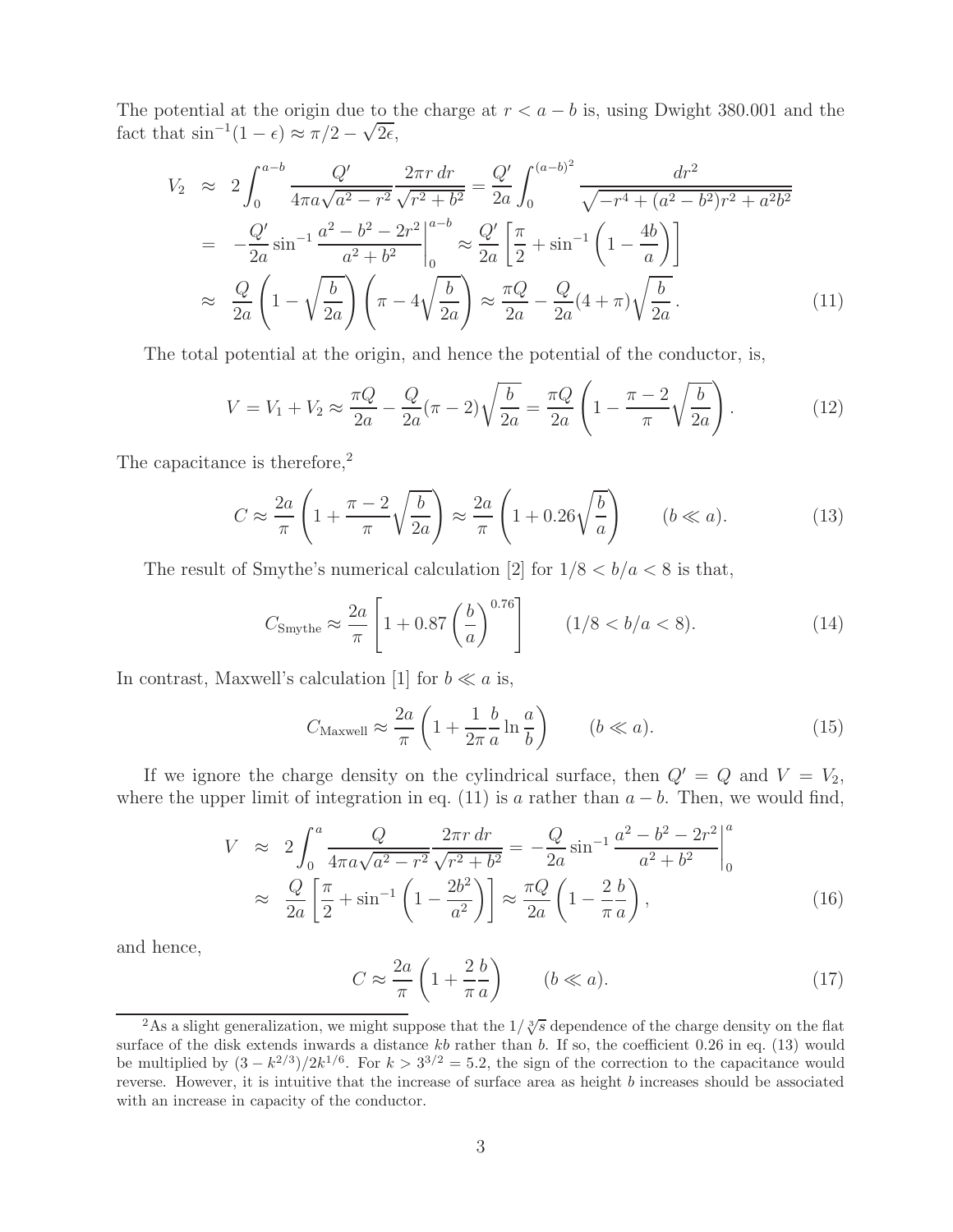Although the assumptions leading to this result are essentially the same as those of Maxwell, we do not find the logarithmic factor seen in eq. (15). And, we see from eqs. (13) and (17) that the inclusion of the charge density on the cylindrical surface changes the dependence of the correction term from  $b/a$  to  $\sqrt{b/a}$ . It is amusing that Symthe's result lies between these two cases (although his calculation does not necessarily apply for  $b \ll a$ ).

### **2.2 Conducting Spheroids**

We now consider the example of a spheriod (about the  $z$  axis), whose surface is given by,

$$
\frac{r^2}{a^2} + \frac{z^2}{b^2} = 1.
$$
\n(18)

For  $b < a$  the spheroid is oblate, while for  $b > a$  it is prolate; of course, for  $b = a$  it is a sphere.

We take advantage of the result that for any spheroid of equatorial radius  $a$ , the projection onto the plane  $z = 0$  of the charge density on the upper  $(z > 0)$  surface of the spheroid is given by eq. (3), where  $Q'$  equals the total charge  $Q$  [3]. Hence, the potential at the origin can be calculated similarly to eqs. (11) or (16),

$$
V = 2 \int_0^a \frac{Q}{4\pi a \sqrt{a^2 - r^2}} \frac{2\pi r dr}{\sqrt{r^2 + z^2}} = 2 \int_0^a \frac{Q}{4\pi a \sqrt{a^2 - r^2}} \frac{2\pi r dr}{\sqrt{r^2 + b^2 - r^2 b^2 / a^2}}
$$

$$
= \frac{Q}{2a} \int_0^{a^2} \frac{dr^2}{\sqrt{-r^4 (1 - b^2/a^2) + (a^2 - 2b^2)r^2 + a^2 b^2}}.
$$
(19)

The cases of  $b < a$ ,  $b = a$  and  $b > a$  must be treated separately.

For a solution via spheroidal coordinates, see problems 467 and 469 of [5].

### **2.2.1** Oblate Spheroid  $(b < a)$

Again using Dwight 380.001 (or Gradshteyn and Ryzhik 2.261), the potential at the origin follows from eq. (19) as,

$$
V = -\frac{Q}{2a\sqrt{1 - b^2/a^2}} \sin^{-1} \frac{a^2 - 2b^2 - 2r^2(1 - b^2/a^2)}{\sqrt{(a^2 - 2b^2)^2 + 4a^2b^2(1 - b^2/a^2)}} \Big|_0^a
$$
  
= 
$$
\frac{Q}{2\sqrt{a^2 - b^2}} \left(\frac{\pi}{2} + \sin^{-1}(1 - 2b^2/a^2)\right) = \frac{Q}{\sqrt{a^2 - b^2}} \sin^{-1} \frac{\sqrt{a^2 - b^2}}{a} = \frac{Q}{C}.
$$
 (20)

For  $b \ll a$  this becomes,

$$
V \approx \frac{\pi Q}{2a} \left( 1 - \frac{2}{\pi} \frac{b}{a} \right),\tag{21}
$$

so the capacitance of a thin oblate spheroid is,

$$
C \approx \frac{2a}{\pi} \left( 1 + \frac{2b}{\pi a} \right). \tag{22}
$$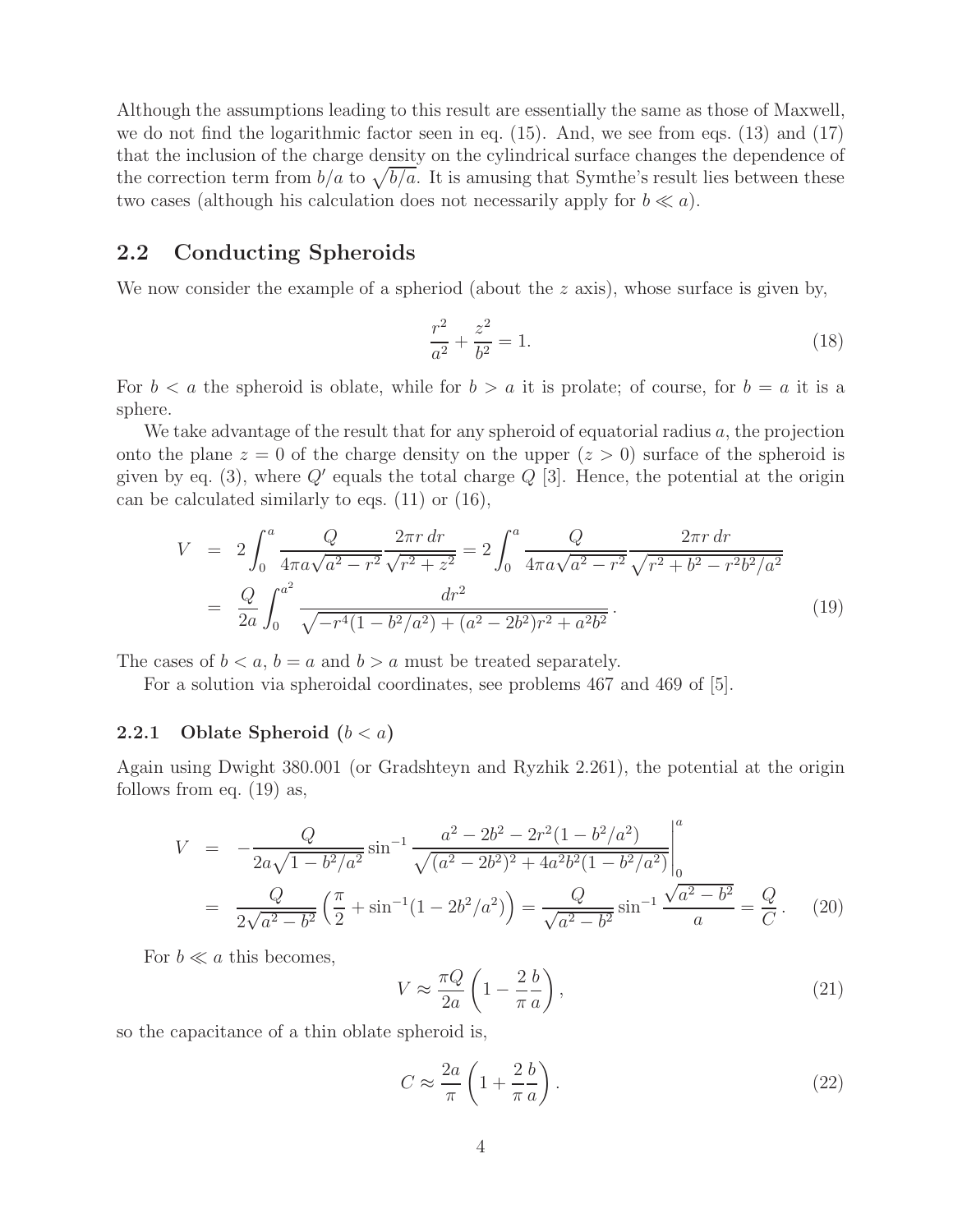This is the same as our result (17) for a thin conducting disk (right circular cylinder) with neglect of the charge on the cylindrical surface of that disk.

As b approaches a, *i.e.*, as the spheroid approaches a sphere, both the numerator and the denominator of eq. (21) approach zero. In this limit, the arcsine can be written as,

$$
\sin^{-1}\left(2\frac{a^2-b^2}{a^2}-1\right) = -\sin^{-1}\left(1-2\frac{a^2-b^2}{a^2}\right) \approx -\frac{\pi}{2} + \frac{2\sqrt{a^2-b^2}}{a},\tag{23}
$$

so the potential goes to  $Q/a$  as for a sphere.

### **2.2.2** Sphere  $(a = b)$

The capacitance of a sphere is, of course, simply its radius a. Here, we confirm that our method of calculating the potential at the origin leads to this well-known result.

When  $b = a$ , eq. (19) becomes,

$$
V = \frac{Q}{2a^2} \int_0^{a^2} \frac{dr^2}{\sqrt{a^2 - r^2}} = -\frac{Q}{a^2} \sqrt{a^2 - r^2} \Big|_0^a = \frac{Q}{a},\tag{24}
$$

as expected.

#### **2.2.3** Prolate Spheroid  $(b > a)$

Equation (19) now integrates  $\text{to}^3$ 

$$
V = \frac{Q}{2a\sqrt{b^2/a^2 - 1}} \ln \left| 2\sqrt{\frac{b^2}{a^2} - 1} \sqrt{\left(\frac{b^2}{a^2} - 1\right) r^4 + (a^2 - 2b^2)r^2 + a^2b^2} + 2\left(\frac{b^2}{a^2} - 1\right)r^2 + a^2 - 2b^2\right|_0^a
$$
  
= 
$$
\frac{Q}{2\sqrt{b^2 - a^2}} \ln \frac{a^2}{2b^2 - a^2 - 2b\sqrt{b^2 - a^2}} = \frac{Q}{\sqrt{b^2 - a^2}} \ln \frac{a}{b - \sqrt{b^2 - a^2}}
$$
  
= 
$$
\frac{Q}{\sqrt{b^2 - a^2}} \ln \frac{b + \sqrt{b^2 - a^2}}{a} = \frac{Q}{2\sqrt{b^2 - a^2}} \ln \frac{b + \sqrt{b^2 - a^2}}{b - \sqrt{b^2 - a^2}} = \frac{Q}{C}.
$$
 (26)

Again, as b approaches a both the numerator and denominator of eq.  $(26)$  approach zero. In this limit, the logarithm can be approximated by,

$$
\ln\left(1+\frac{\sqrt{b^2-a^2}}{a}\right) \approx \frac{\sqrt{b^2-a^2}}{a},\tag{27}
$$

so the potential goes to  $Q/a$  as expected for a sphere.

<sup>3</sup>The capacitance of a conducting prolate spheroid can also be calculated by noting that the field due  $\sqrt{b^2 - a^2}$  [6]. The voltage on the conductor is conveniently evaluated at  $z = b$  to be, to charge *Q* on the spheroid is the same as that due to charge *Q* spread uniformly along the line  $|x| \leq c \equiv$ 

$$
V = \int_{-c}^{c} \frac{Q}{2c} \frac{dz}{b - z} = -\frac{Q}{2c} \ln(b - z) \Big|_{-c}^{c} = \frac{Q}{\sqrt{b^2 - a^2}} \ln \frac{b + \sqrt{b^2 - a^2}}{a}.
$$
 (25)